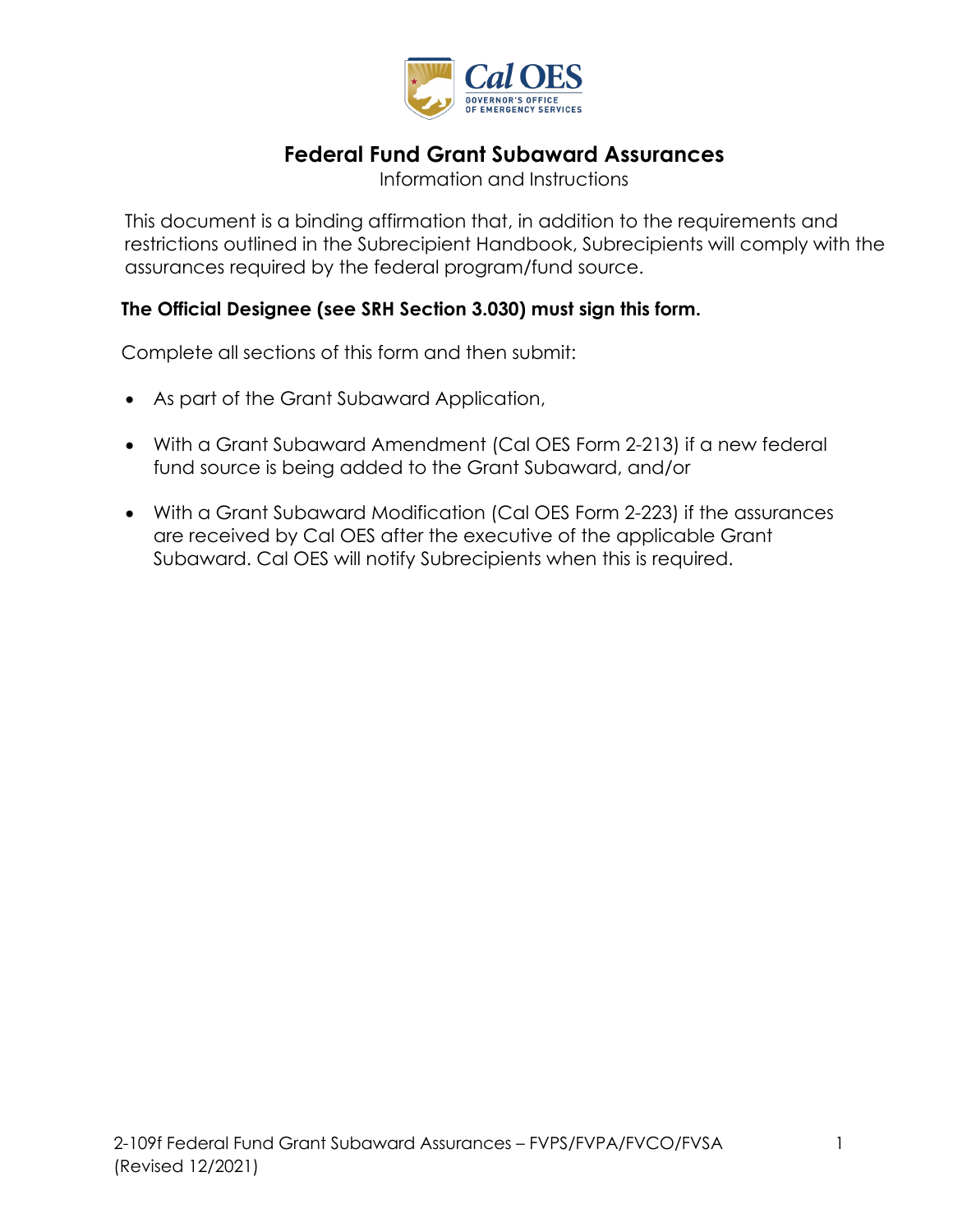

## **Federal Fund Grant Subaward Assurances**

#### **Family Violence Prevention and Services/Domestic Violence Shelter and Supportive Services Program and American Rescue Plan Act Supplemental Funds**

#### Subrecipient:

|         | Cal OES Program Name | Grant<br>Subaward # | <b>Grant Subaward</b><br>Performance Period |
|---------|----------------------|---------------------|---------------------------------------------|
|         |                      |                     |                                             |
| ⌒<br>L. |                      |                     |                                             |
| 3.      |                      |                     |                                             |
| 4.      |                      |                     |                                             |
| 5.      |                      |                     |                                             |
| о.      |                      |                     |                                             |

Subrecipients agree to adhere to the following and ensure these assurances are passed down to Second-Tier Subrecipients.

### **1. Required Audits and Financial Statements (SRH Section 14.005)**

 Subrecipients expending \$750,000 or more in federal funds annually must comply with the single audit requirement established by the Federal Office of Management and Budget (OMB) Uniform Guidance 2 CFR Part 200, Subpart F and arrange for a single audit by an independent Certified Public Accountant (CPA) firm annually. Audits conducted under this section will be performed using the guidelines established by the American Institute of Certified Public Accountants (AICPA) for such audits.

□ Subrecipient expends \$750,000 or more in federal funds annually.

□ Subrecipient does not expend \$750,000 or more in federal funds annually.

### **2. Applicability of Uniform Administrative Requirements**

Subrecipients (and any Second-Tier Subrecipients) must comply with the Uniform Administrative Requirements, Cost Principles, and Audit Requirements in 45 CFR Part 75 for Department of Health and Human Services (HHS), Family Violence Prevention and Services/Domestic Violence Shelter and Supportive Services (FVPS) federal awards.

The following provisions apply to FVPS funded programs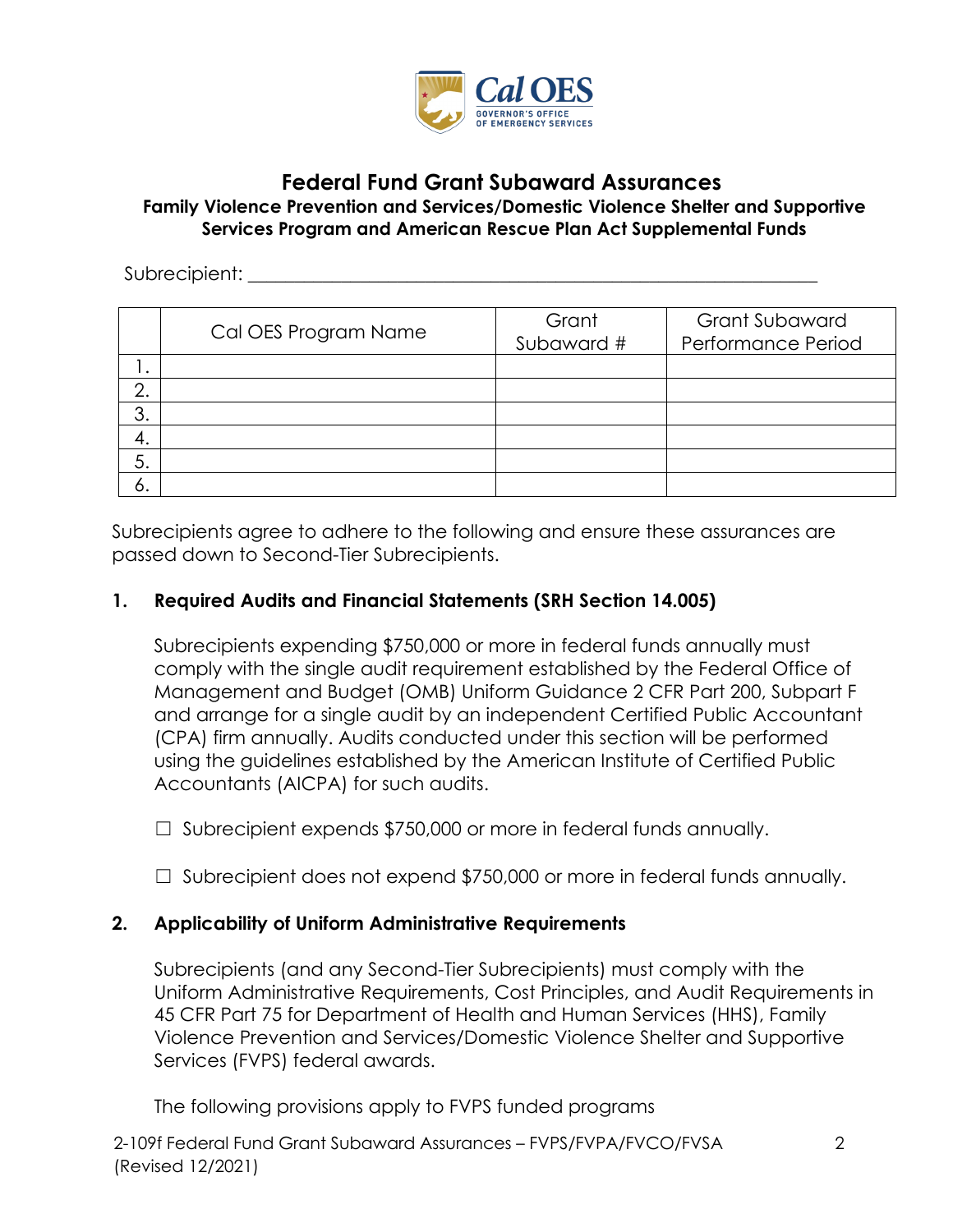- $\bullet$ • Subpart A – Acronyms and Definitions
- Subpart B General Provisions
- $all:$ • Subpart D – Post Federal Award Requirements only portions apply to
	- all: 1) 45 CFR §75.303 Internal Controls
	- 2) 45 CFR §75.351 through §75.353 Subrecipient Monitoring and Management

Unless otherwise stated, Subrecipients (and any Second-Tier Subrecipients) must refer to the HHS-specific language in 45 CFR Part 75 rather than 2 CFR Part 200.

# **3. Applicability of Additional Federal Regulations**

In addition to 45 CFR Part 75, Subrecipients (and any Second-Tier Subrecipients) must also comply with the following federal regulations:

- 2 CFR Part 25 Universal Identifier and System for Award Management
- 2 CFR Part 170 Reporting Subaward and Executive Compensation Information
- 2 CFR Part 175 Award Term for Trafficking in Persons
- 2 CFR Part 176 Award Terms for Assistance Agreements that include Funds under the American Recovery and Reinvestment Act of 2009, Public Law 111-5
- 2 CFR Part 180 OMB Guidelines to Agencies on Government-wide Debarment and Suspension (Non-Procurement)
- 2 CFR Part 376 Non-Procurement Debarment and Suspension
- 2 CFR Part 382 Requirements for Drug-Free Workplace (Financial Assistance)
- 31 U.S.C. §3335, §6501, and §6503 (see also 31 CFR Part 205 Rules and Procedures for Efficient Federal-State Funds Transfers) – Cash Management Improvement Act
- 45 CFR Part 16 Procedures of the Departmental Grant Appeals Board
- 45 CFR Part 30 Claims Collection
- 45 CFR Part 80 Nondiscrimination Under Programs Receiving Federal Assistance through the Department of Health and Human Services, Effectuation of Title VI of the Civil Rights Act of 1964
- 45 CFR Part 81 Practice and Procedure for Hearings Under Part 80 of

 2-109f Federal Fund Grant Subaward Assurances – FVPS/FVPA/FVCO/FVSA 3 (Revised 12/2021)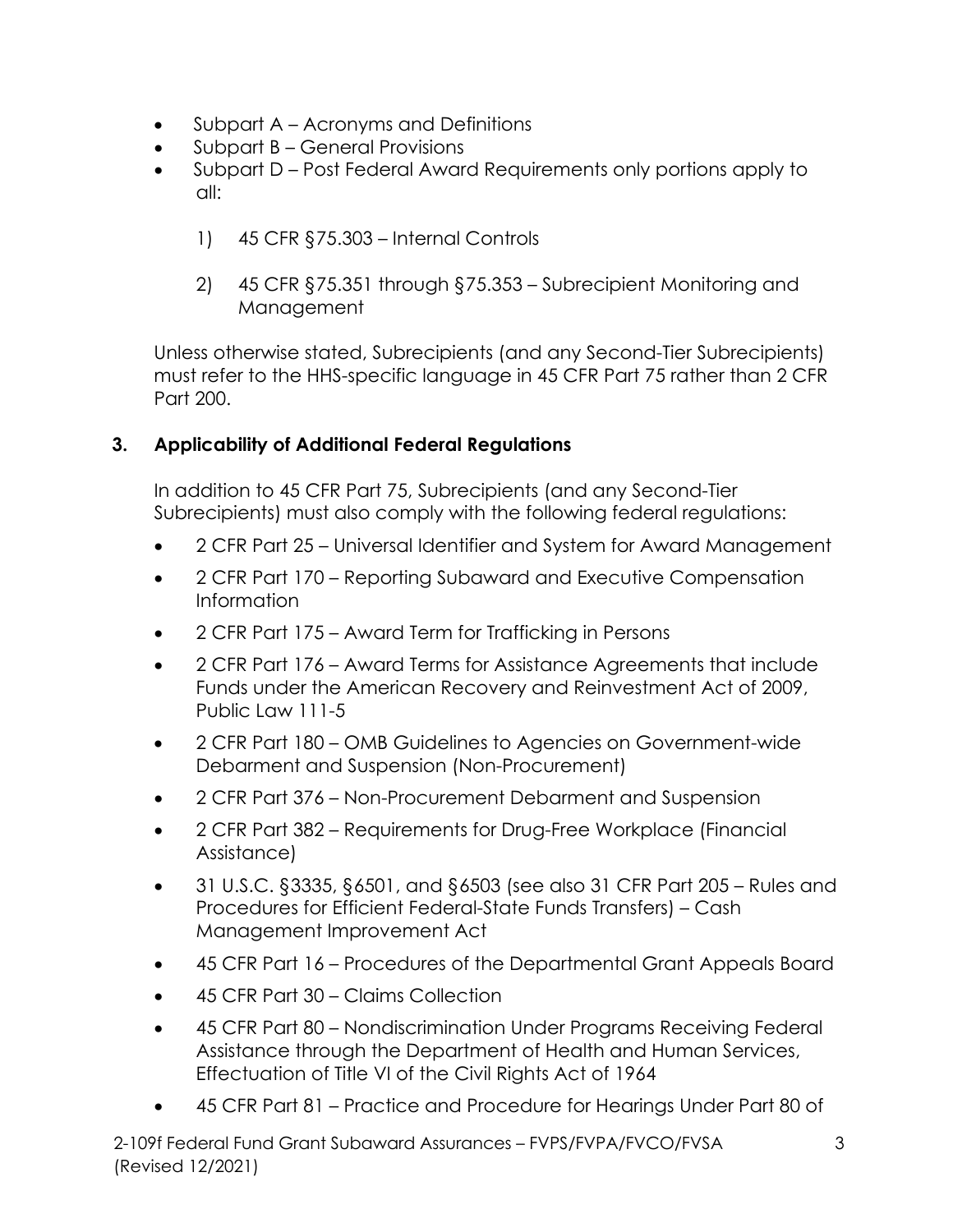this Title

- 45 CFR Part 84 Nondiscrimination on the Basis of Handicap in Programs and Activities Receiving Federal Financial Assistance
- 45 CFR Part 86 Nondiscrimination on the Basis of Sex in Education Programs and Activities Receiving or Benefiting from Federal Financial **Assistance**
- 45 CFR Part 87 Equal Treatment for Faith-Based Organizations
- 45 CFR Part 91 Nondiscrimination on the Basis of Age in HHS Programs or Activities Receiving Federal Financial Assistance
- 45 CFR Part 93 New Restrictions on Lobbying
- 45 CFR Part 95 General Administration Grant Programs
- 45 CFR Part 100 Intergovernmental Review of Department of Health and Human Services Programs and Activities

## **4. Statutory and National Policy Requirements**

Subrecipients (and any Second-Tier Subrecipients) must comply with the following statutory and/or national policy requirements:

- requirements of Section 106(g) of the "Trafficking Victims Protection Act of 2000" (22 U.S.C. 7104). The full text of this requirement is found [trafficking-in- persons.](http://www.acf.hhs.gov/grants/award-term-and-condition-for-trafficking-in-persons)  • *Human Trafficking Provisions*. Grant Subawards are subject to the at [http://www.acf.hhs.gov/grants/award-term-and-condition-for-](http://www.acf.hhs.gov/grants/award-term-and-condition-for-trafficking-in-persons)
- • *Mandatory Disclosures*. Grant Subawards are subject to the Federal regulations at 45 CFR §75.113 and Appendix XII of this part, Federal award. Failure to comply may result in any noncompliance requirements in 31U.S.C. 3321, 41 U.S.C. 2313, and provisions found in and 2 CFR Parts 180 and 376 for debarment and suspension. Non-Federal entities must disclose all violations of Federal criminal law involving fraud, bribery, or gratuity violations potentially affecting the remedies, including debarment and suspension.

 ACF is required to review and consider information about any current Performance and Integrity Information System (FAPIIS) Non- Federal entities may review and comment on any information or potential recipient, Subrecipient, any Second-Tier Subrecipient, contractor, or subcontractor contained in the Federal Awardee [\(](https://www.fapiis.gov/)[https://www.fapiis.go](https://www.fapiis.gov)[v\)](https://www.fapiis.gov/) and System for Award Management (SAM).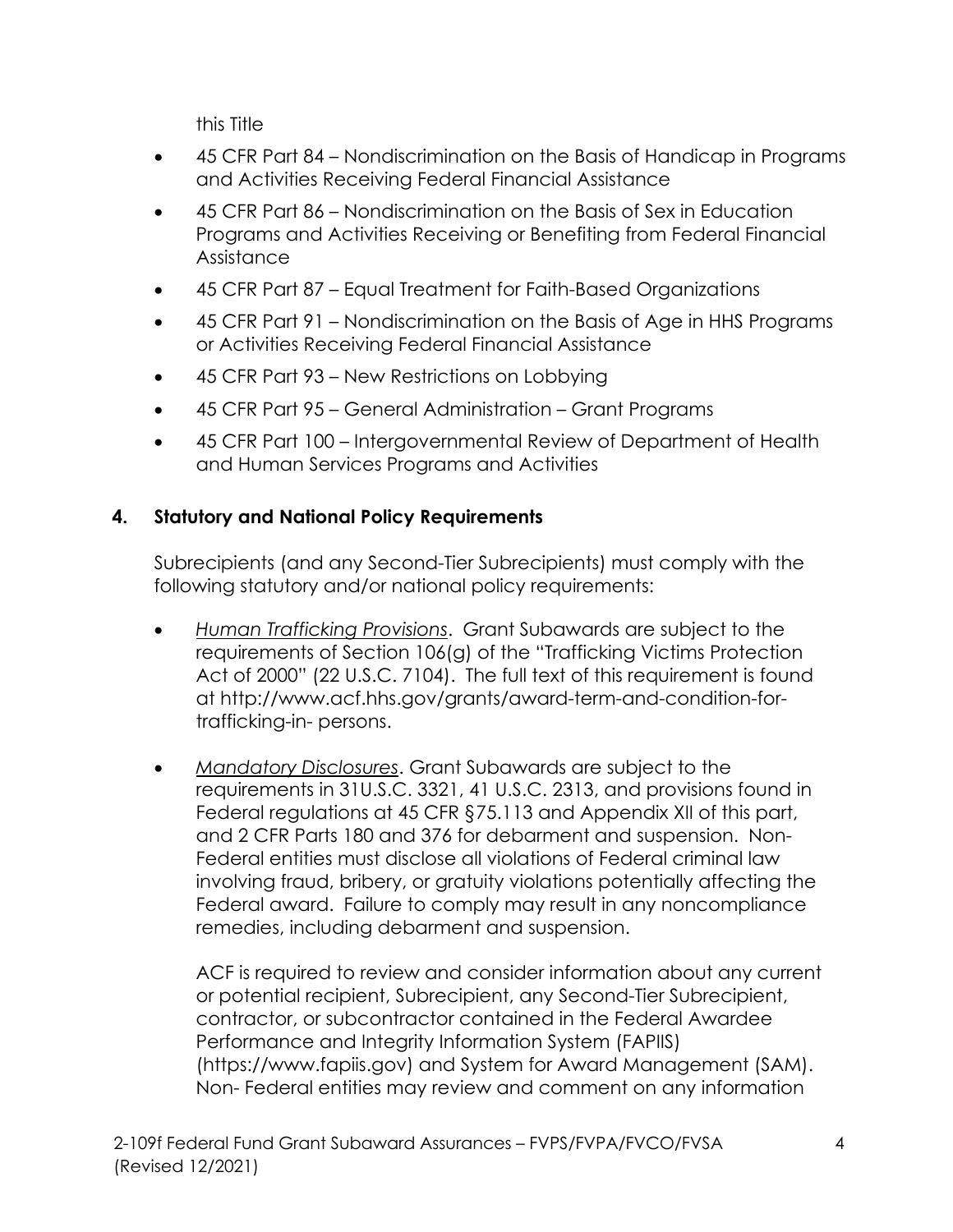about itself that has been entered into FAPIIS. ACF will consider any in FAPIIS to judge the grant recipients integrity, business ethics, and record of performance under Federal awards when completing its review of risk. comments by the non-Federal entity, in addition to other information

- *Assistance.* Due to statutory changes set forth in the National Defense Authorization Act for Fiscal Year 2018, which became law on December 12, 2017, the threshold for micro-purchases is now set at accordance with 41 U.S.C. § 1902(f), changes to the thresholds are not effective until implemented in the Federal Acquisition Regulations Subrecipients to use these higher thresholds in advance of revisions to became law on December 23, 2016, establishes a uniform process by which institutions of higher education, or related or affiliated research institutes can request a micro-purchase threshold above \$10,000. Prior to requesting a higher threshold, please contact Cal • *Micro-purchase and Simplified Acquisition Threshold for Financial*  \$10,000, and the threshold for simplified acquisition is now \$250,000. In (FAR). However, pursuant to [2 CFR §200.102,](https://www.ecfr.gov/cgi-bin/text-idx?SID=8e7878de8bb27595ede935fd43a89ff4&mc=true&node=se2.1.200_1102&rgn=div8) OMB has issued an exception to allow grantees, Subrecipients, and Second-Tier the FAR at 48 CFR Subpart 2.1 and the Uniform Guidance. Further, the National Defense Authorization Act for Fiscal Year 2017, which nonprofit entities, nonprofit research organizations or independent OES.
- federal civil rights laws that prohibit discrimination on the basis of limited English proficiency and providing programs that are • *Non-Discrimination Legal Requirements for Recipients of Federal Financial Assistance*. Subrecipients (and any Second-Tier Subrecipients) must administer Grant Subawards in compliance with race, color, national origin, disability, age and, in some circumstances, religion, conscience, and sex (including gender identity, sexual orientation, and pregnancy). This includes taking reasonable steps to provide meaningful access to persons with accessible to and usable by persons with disabilities. The HHS Office for Civil Rights provides guidance on complying with civil rights laws enforced by HHS. See[https://www.hhs.gov/civil-rights/fo](https://www.hhs.gov/civil-rights/for)[r](https://www.hhs.gov/civil-rights/for-providers/provider-obligations/index.html)[providers/provider-obligations/index.html](https://www.hhs.gov/civil-rights/for-providers/provider-obligations/index.html) and [https://www.hhs.gov/civil-rights/for](https://www.hhs.gov/civil-rights/for-individuals/nondiscrimination/index.html)[individuals/nondiscrimination/index.html.](https://www.hhs.gov/civil-rights/for-individuals/nondiscrimination/index.html)
	- o Subrecipients (and any Second-Tier Subrecipients) must take reasonable steps to ensure that they provide meaningful access to persons with limited English proficiency. For guidance on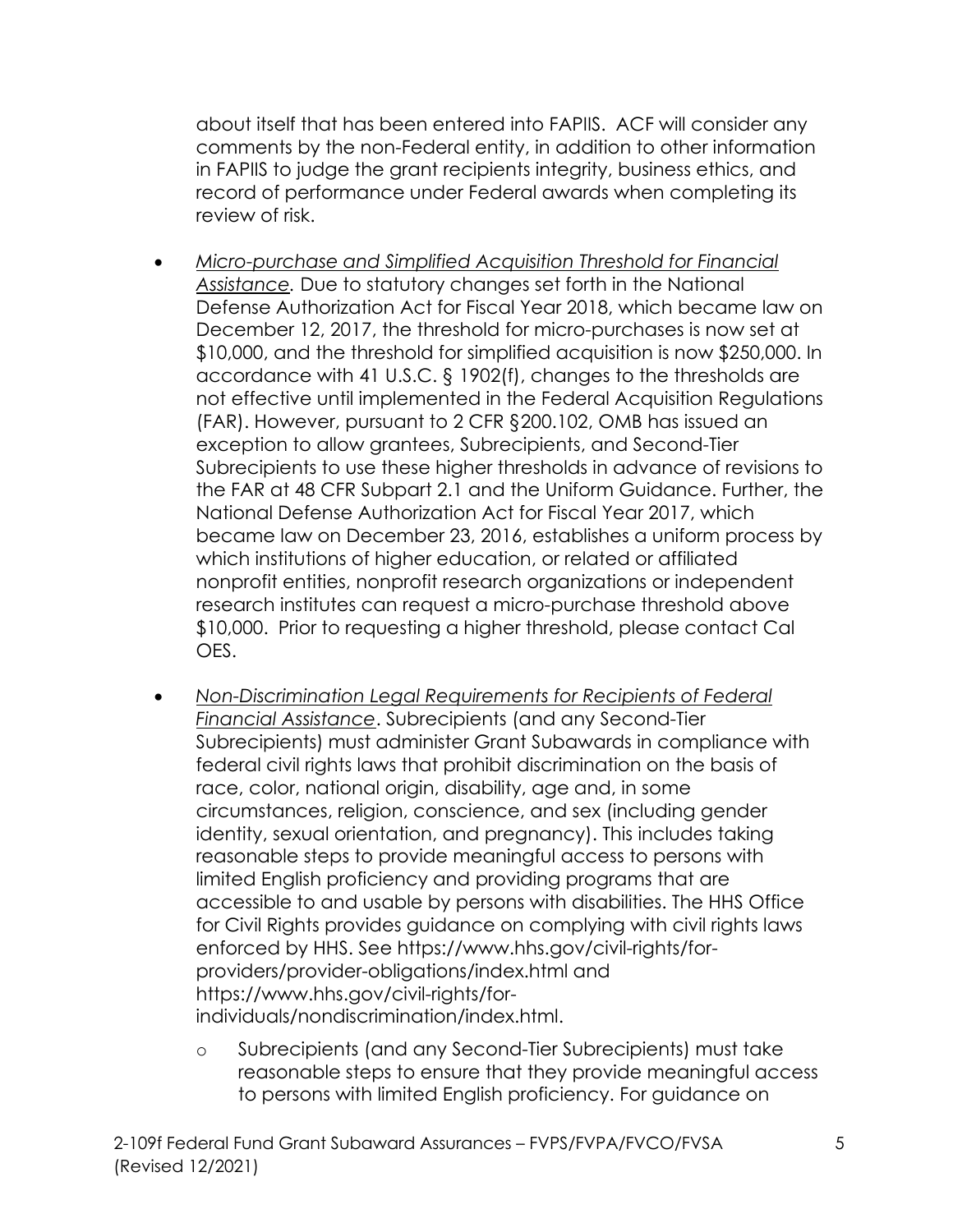meeting the legal obligation to take reasonable steps to ensure meaningful access to Grant Subaward programs or activities by limited English proficient individuals, see [https://www.hhs.gov/civil-rights/for-individuals/special](https://www.hhs.gov/civil-rights/for-individuals/special-topics/limited-english-proficiency/fact-sheet-guidance/index.html)[topics/limited-](https://www.hhs.gov/civil-rights/for-individuals/special-topics/limited-english-proficiency/fact-sheet-guidance/index.html) [english-proficiency/fact-sheet](https://www.hhs.gov/civil-rights/for-individuals/special-topics/limited-english-proficiency/fact-sheet-guidance/index.html)[guidance/index.html a](https://www.hhs.gov/civil-rights/for-individuals/special-topics/limited-english-proficiency/fact-sheet-guidance/index.html)nd [https://www.lep.gov.](https://www.lep.gov/)

- o For information on the specific legal obligations for serving qualified individuals with disabilities, including providing program access, reasonable modifications, and taking appropriate steps to provide effective communication, *see*  [http://www.hhs.gov/ocr/civilrights/understanding/disability/inde](http://www.hhs.gov/ocr/civilrights/understanding/disability/index.html)  [x.html.](http://www.hhs.gov/ocr/civilrights/understanding/disability/index.html)
- o HHS funded health and education programs must be administered in an environment free of sexual harassment, *see*  [https://www.hhs.gov/civil-](https://www.hhs.gov/civil-rights/for-individuals/sex-discrimination/index.html) [rights/for-individuals/sex](https://www.hhs.gov/civil-rights/for-individuals/sex-discrimination/index.html)[discrimination/index.html.](https://www.hhs.gov/civil-rights/for-individuals/sex-discrimination/index.html)
- o For guidance on administering Grant Subawards in compliance with applicable federal religious nondiscrimination laws and applicable federal conscience protection and associated antidiscrimination laws, *see*  [https://www.hhs.gov/conscience/conscience](https://www.hhs.gov/conscience/conscience-protections/index.html)[protections/index.html a](https://www.hhs.gov/conscience/conscience-protections/index.html)nd [https://www.hhs.gov/conscience/religious-freedom/index.html.](https://www.hhs.gov/conscience/religious-freedom/index.html)
- • *Posting Federally Funded Disclaimer Language on Documents*. In accordance with Section 505 of Public Law 115-31, the Consolidated Appropriations Act of 2017 is applicable to the mandatory grant proposals, bid solicitations and other documents describing projects or programs funded in whole or in part with Federal money, all state (1) the percentage of the total costs of the program or project which will be financed with Federal money, (2) the dollar amount of Federal funds for the project or program, and (3) percentage and dollar amount of the total costs of the project or program that will be programs. When issuing statements, press releases, requests for Subrecipients (and any Second-Tier Subrecipients) receiving Federal funds included in this Act, including but not limited to State and local governments and recipients of Federal research grants, shall clearly financed by non-governmental sources.
- *Telecommunications Equipment or Services as Per 2 CFR §200.216*. 2-109f Federal Fund Grant Subaward Assurances FVPS/FVPA/FVCO/FVSA 6 Telecommunications Equipment or Services as Per 2 CFR §200.216. • *Prohibition on Expending HHS Award Funds for Covered*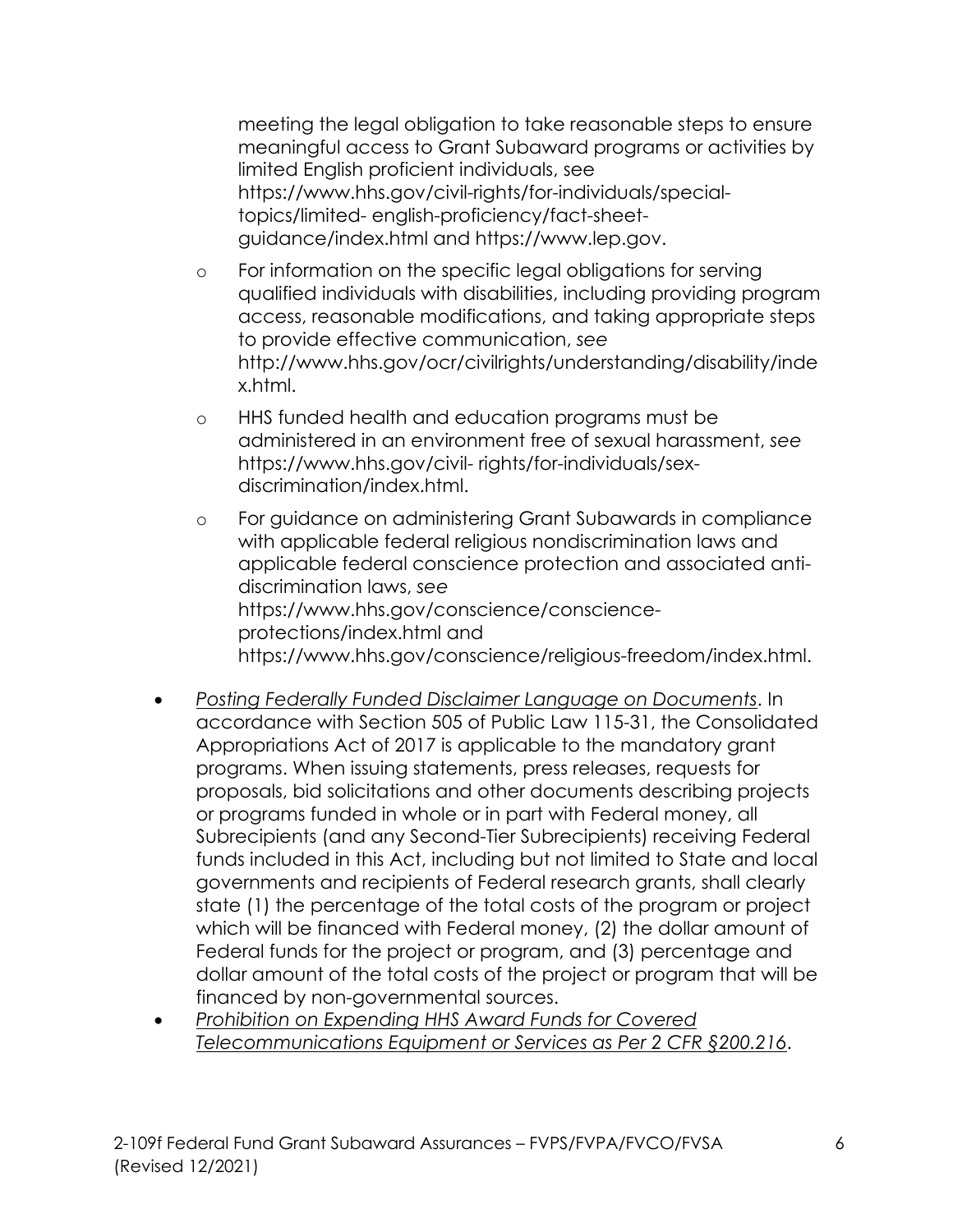Effective August 13, 2020, 2 CFR §200.216 applies to all grant programs: Prohibition on certain telecommunications and video surveillance services or equipment.

- a. As described in 2 CFR 200.216, Subrecipients (and any Second-Tier Subrecipients) are prohibited to obligate or spend grant funds (to include direct and indirect expenditures as well as cost share and program) to:
	- o Procure or obtain;
	- o Extend or renew a contract to procure or obtain; or
	- o Enter into contract (or extend or renew contract) to procure or obtain equipment, services, or systems that use covered telecommunications equipment or services as a substantial or essential component of any system, or as critical technology as part of any system. As described in Pub. L. 115- 232, section 889, covered telecommunications equipment is telecommunications equipment produced by Huawei Technologies Company or ZTE Corporation (or any subsidiary or affiliate of such entities).
- b. For the purpose of public safety, security of government facilities, physical security surveillance of critical infrastructure, and other national security purposes, video surveillance and telecommunications equipment produced by Hytera Communications Corporation, Hangzhou Hikvision Digital Technology Company, or Dahua Technology Company (or any subsidiary or affiliate of such entities).
- c. Telecommunications or video surveillance services provided by such entities or using such equipment.
- d. Telecommunications or video surveillance equipment or services produced or provided by an entity that the Secretary of Defense, in consultation with the Director of the National Intelligence or the Director of the Federal Bureau of Investigation, reasonably believes to be an entity owned or controlled by, or otherwise, connected to the government of a covered foreign country."
- *Salary Limitation Federal Executive Level II*. Federal funds for these grant programs consistently include a provision as part of the Consolidated Appropriations Act (e.g., Public Law 115-31, May 5, 2017) from Congress that the amount that shall be used to pay the salary of an individual, through a grant or other extramural mechanism including non-federal share, must not exceed the amount of the Federal Executive Level II salary for that calendar year. This amount is published annually by the U.S. Office of Personnel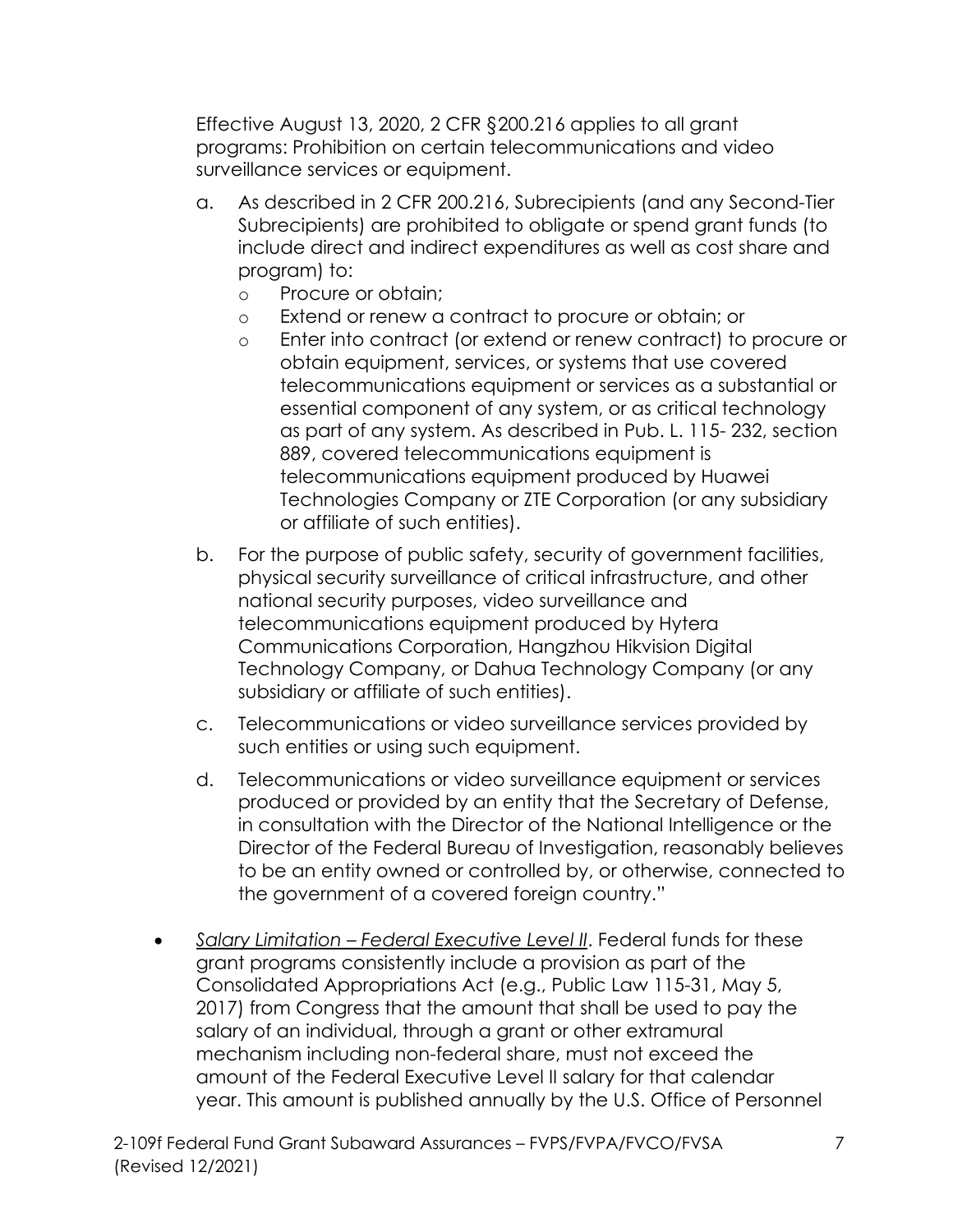Management and can be found on their website at [https://www.opm.gov/policy-data-oversight/pay-](https://www.opm.gov/policy-data-oversight/pay-leave/salaries-wages/2017/executive-senior-level) [leave/salaries](https://www.opm.gov/policy-data-oversight/pay-leave/salaries-wages/2017/executive-senior-level)[wages/2017/executive-senior-level u](https://www.opm.gov/policy-data-oversight/pay-leave/salaries-wages/2017/executive-senior-level)nder the "Rates of Pay for the Executive Schedule" link. This amount reflects an individual's base salary exclusive of fringe benefits and any income that an individual may be permitted to earn outside of the duties of the non-Federal entities organization. This salary limitation also applies to Grant Subawards, contracts, and Second-Tier Subawards under an ACF grant or cooperative agreement.

• *Smoking Prohibitions*. In accordance with Title XII of Public Law 103- 227, the "PRO-KIDS Act of 1994," smoking may not be permitted in any portion of any indoor facility owned or regularly used for the provision of health, day care, education, or library services to children under the age of 18, if the services are funded by Federal programs whether directly or through State, Territories, local and Tribal governments. Federal programs include grants, cooperative agreements, loans and loan guarantees, Grant Subawards, Second-Tier Subawards and contracts. The law does not apply to children's services provided in private residences, facilities funded solely by Medicare or Medicaid funds, and portions or facilities and used for inpatient drug and alcohol treatment.

## **5. Subrecipients and Subcontracting Monitoring and Management**

- requirements described in subpart D, §§75.351 .353. • According to the Applicability table in 45 CFR §75.101(b)(1), and the exceptions described in §§75.101(d) and (e), all grant programs must comply with the Subrecipient Monitoring and Management
- ineligible for participation in Federal assistance programs or activities. • *Debarred or Suspended*. Second-Tier Subrecipients may not participate in these programs in any capacity or receive Federal funds if the organization has been debarred or suspended or otherwise found to be Please see Executive Orders 12549 and 12689, as well as 2 CFR Parts 180 and 376 for debarment and suspension provisions. Subrecipients must review information available through the System for Award Management, [https://www.sam.gov,](https://www.sam.gov/) to determine whether an entity is ineligible.
- *Contract Monitoring*. Subrecipients (and any Second-Tier Subrecipients) are responsible for ensuring that contracts contain the applicable provisions described in Appendix II of 45 CFR Part 75. Subrecipients (and